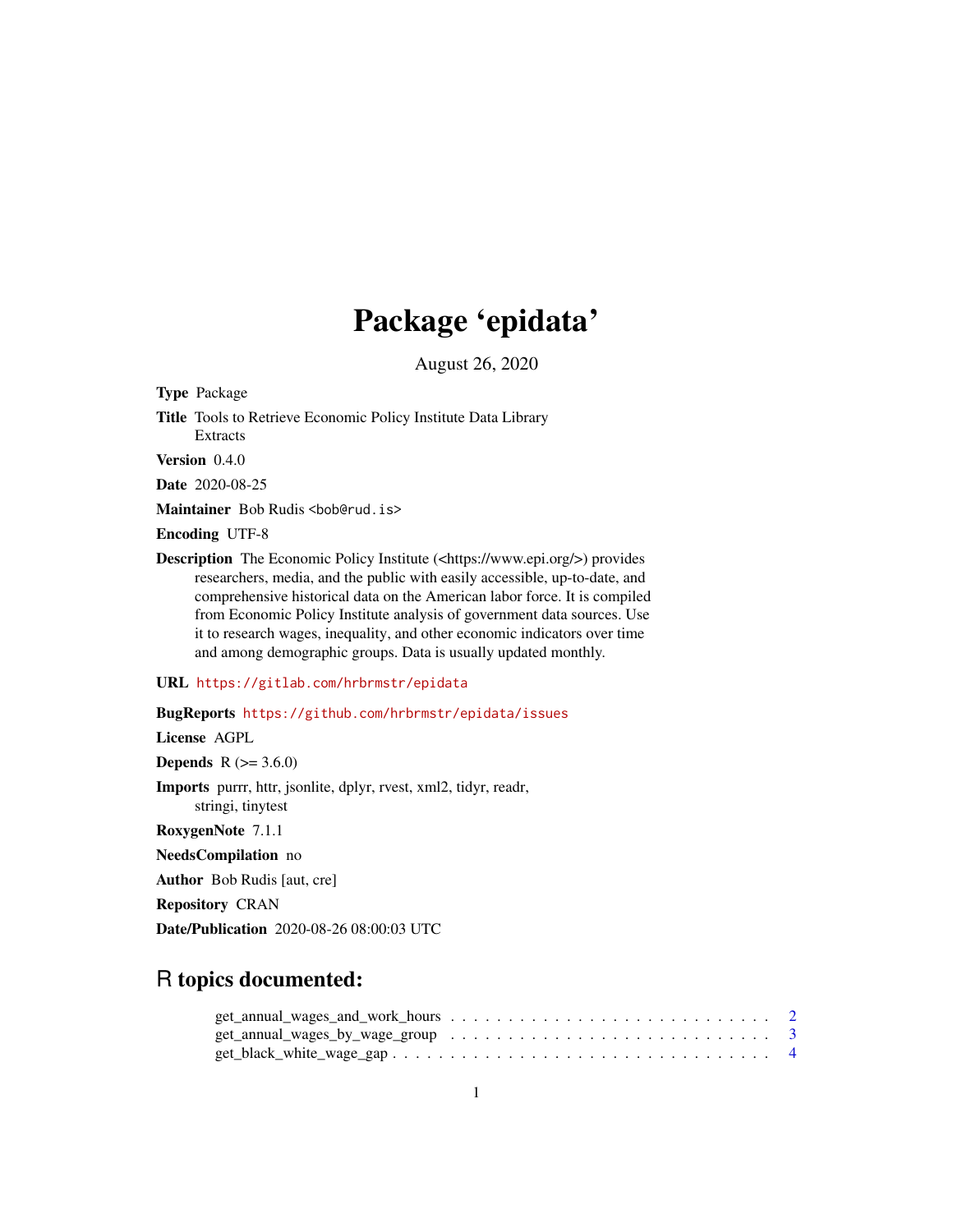<span id="page-1-0"></span>

|       | $get\_hispanic\_white\_wage\_gap \dots \dots \dots \dots \dots \dots \dots \dots \dots \dots \dots$ |    |
|-------|-----------------------------------------------------------------------------------------------------|----|
|       |                                                                                                     |    |
|       |                                                                                                     |    |
|       |                                                                                                     |    |
|       |                                                                                                     |    |
|       |                                                                                                     |    |
|       |                                                                                                     |    |
|       |                                                                                                     |    |
|       |                                                                                                     |    |
|       |                                                                                                     |    |
|       |                                                                                                     |    |
|       |                                                                                                     |    |
|       |                                                                                                     |    |
|       |                                                                                                     |    |
|       |                                                                                                     |    |
|       |                                                                                                     |    |
|       |                                                                                                     |    |
|       |                                                                                                     |    |
| Index |                                                                                                     | 23 |

get\_annual\_wages\_and\_work\_hours

*Retreive CPS ASEC Annual Wages and Work Hours*

# Description

Annual, weekly, and hourly wages and work hours show the average wages and work hours of wage and salary workers using data from the CPS ASEC (also known as the March CPS). Note that this data is not directly comparable to the CPS ORG data in median/average hourly wage.

## Usage

```
get_annual_wages_and_work_hours()
```
# Value

tbl\_df

data frame

# Note

CPS ASEC | Murphy and Welch (1989)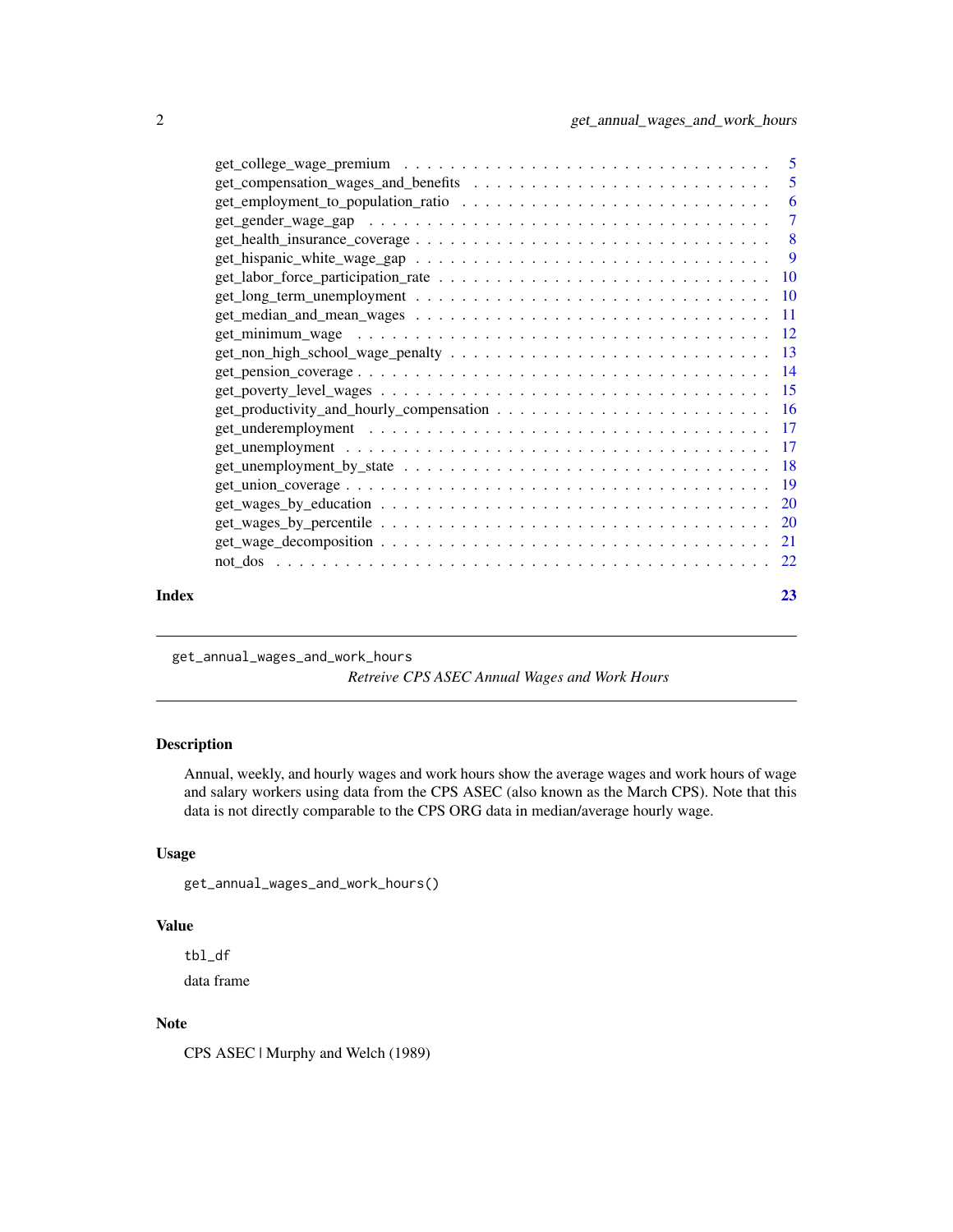<span id="page-2-0"></span>get\_annual\_wages\_by\_wage\_group 3

### References

[Economic Policy Institute Data Library](https://www.epi.org/data/)

#### Examples

get\_annual\_wages\_and\_work\_hours()

get\_annual\_wages\_by\_wage\_group *Annual wages by wage group*

# Description

Return the average annual salaries for select wage groups, with particular focus on the highest wage earners. Note that this data is not directly comparable to wage deciles/percentiles.

# Usage

get\_annual\_wages\_by\_wage\_group()

#### Details

Wages are in 2017 dollars. Population sample: All workers.

The average annual wages by wage group are taken from a 2010 article by Wojciech Kopczuk, Emmanuel Saez, and Jae Song. To extend this series, data for 2006 through 2017 are extrapolated from 2004 data using changes in wage shares computed from Social Security Administration wage statistics. We employ the midpoint of the bracket to compute total wage income in each bracket and sum all brackets. We then use interpolation to derive percentile cutoffs building from the bottom up to obtain the 0–90th percentile bracket and then estimate the remaining categories. This allows us to estimate the wage shares for upper wage groups. We use these wage shares computed for 2004 and later years to extend the Kopczuk, Saez, and Song series by adding the changes in share between 2004 and the relevant year to their series. To obtain absolute wage trends we use the SSA data on the total wage pool and employment and compute the real wage per worker (based on t heir share of wages and employment) in the different groups in 2017 dollars. For a detailed explanation, see the methodology for annual wages and hours.

# Value

tbl\_df with data filtered by the selected criteria.

data frame

#### **Note**

Data source: SSA | Kopczuk, Saez, and Song (2010)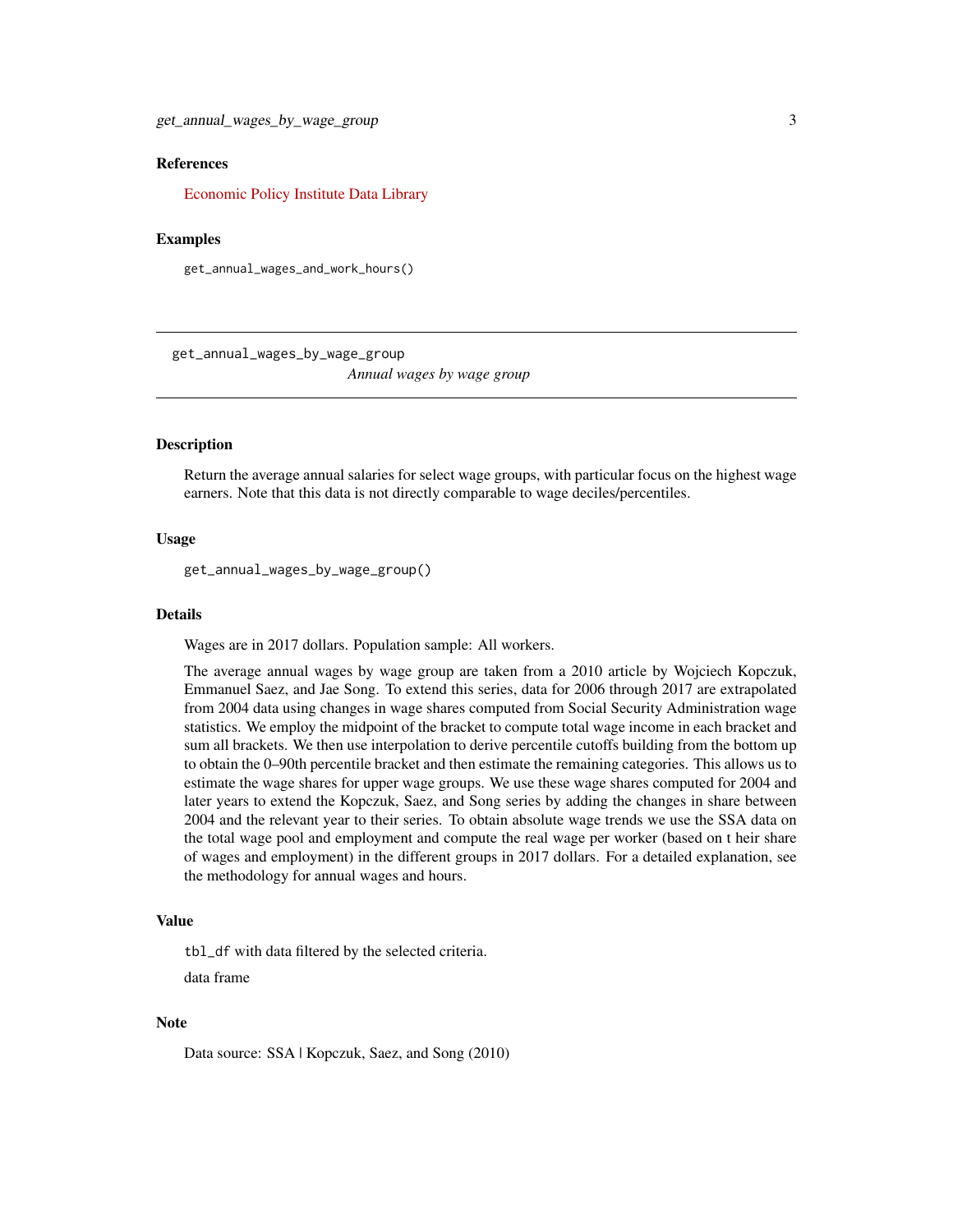#### <span id="page-3-0"></span>References

[Economic Policy Institute Data Library](https://www.epi.org/data/)

#### Examples

if (not\_dos()) get\_annual\_wages\_by\_wage\_group()

get\_black\_white\_wage\_gap

*Retreive the percent by which hourly wages of black workers are less than hourly wages of white workers*

# Description

The black-white wage gap is the percent by which hourly wages of black workers are less than hourly wages of white workers. It is also often expressed as a wage ratio (black workers' share of white workers' wages) by subtracting the gap from 100 percent.

# Usage

```
get_black_white_wage_gap(by = NULL)
```
#### Arguments

by NULL or g for a parition by gender

#### Details

- A median black-white wage gap of 26.2 percent means that a typical black worker is paid 26.2 percent less per hour than a typical white worker.
- An average black-white wage gap of 26.6 percent means that on average black workers are paid 26.6 percent less per hour than white workers.
- A regression-based black-white wage gap of 15.2 percent means that on average black workers are paid 15.2 percent less per hour than white workers, all else held equal (controlling for gender, race and ethnicity, education, experience, and geographic location).

#### Value

tbl\_df with data filtered by the selected criteria.

# References

[Economic Policy Institute Data Library](https://www.epi.org/data/)

- if (not\_dos()) get\_black\_white\_wage\_gap()
- if (not\_dos()) get\_black\_white\_wage\_gap("g")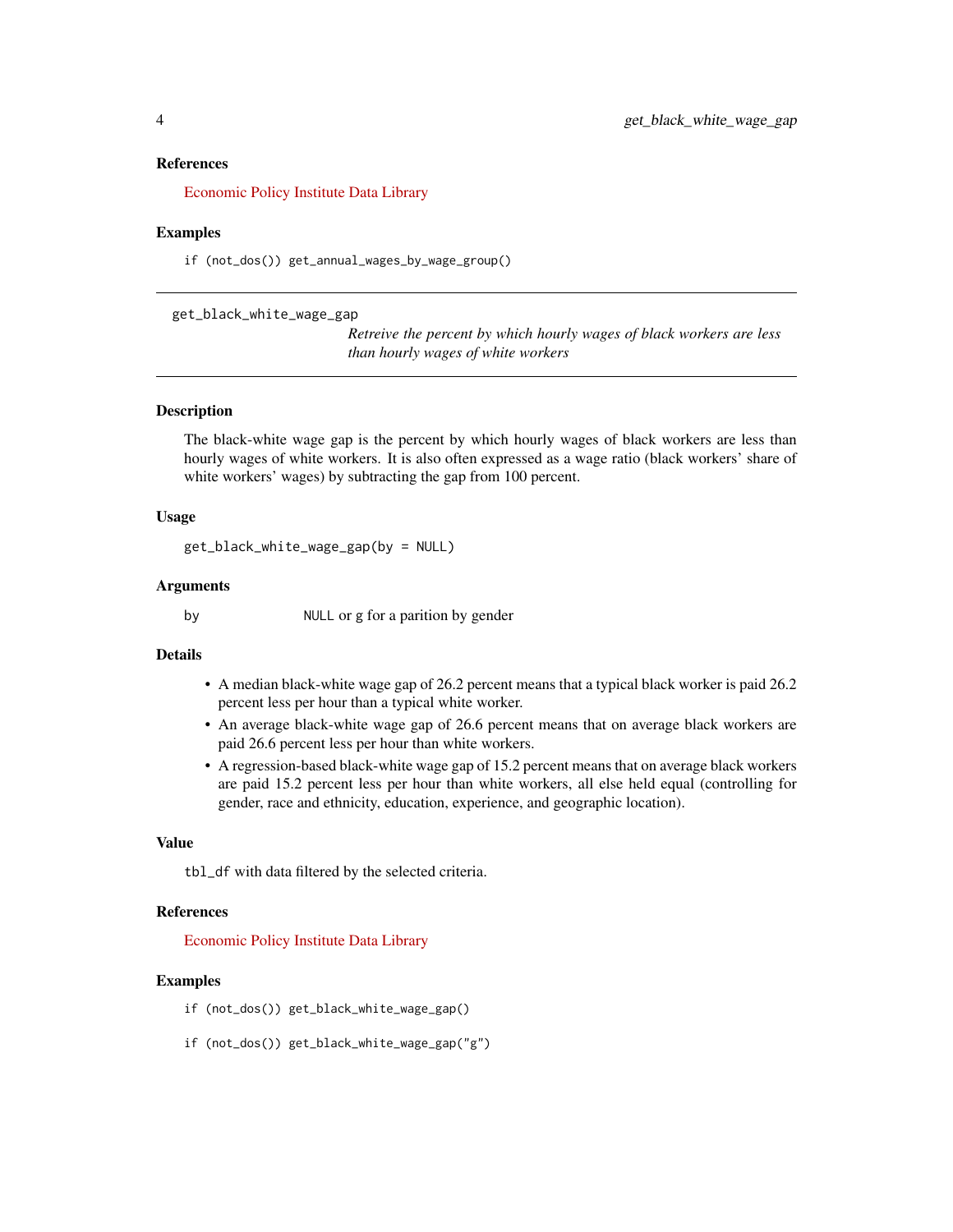<span id="page-4-0"></span>get\_college\_wage\_premium

*Retreive the percent by which hourly wages of college graduates exceed those of otherwise equivalent high school graduates*

#### Description

A regression-based college wage premium of 56.1 percent means that on average workers with a college degree are paid 56.1 percent more per hour than workers whose highest education credential is a high school diploma, all else held equal (controlling for gender, race and ethnicity, education, experience, and geographic location).

#### Usage

```
get_college_wage_premium(by = NULL)
```
# Arguments

by NULL or g for a parition by gender

#### Value

tbl\_df with data filtered by the selected criteria.

#### References

[Economic Policy Institute Data Library](https://www.epi.org/data/)

# Examples

- if (not\_dos()) get\_college\_wage\_premium()
- if (not\_dos()) get\_college\_wage\_premium("g")

get\_compensation\_wages\_and\_benefits *Compensation, wages, and benefits*

# **Description**

Return the nonwage payments, referred to as fringe benefits, and wages. Compensation includes employer payments for health insurance, pensions, and payroll taxes (primarily payments toward Social Security and unemployment insurance).

#### Usage

get\_compensation\_wages\_and\_benefits()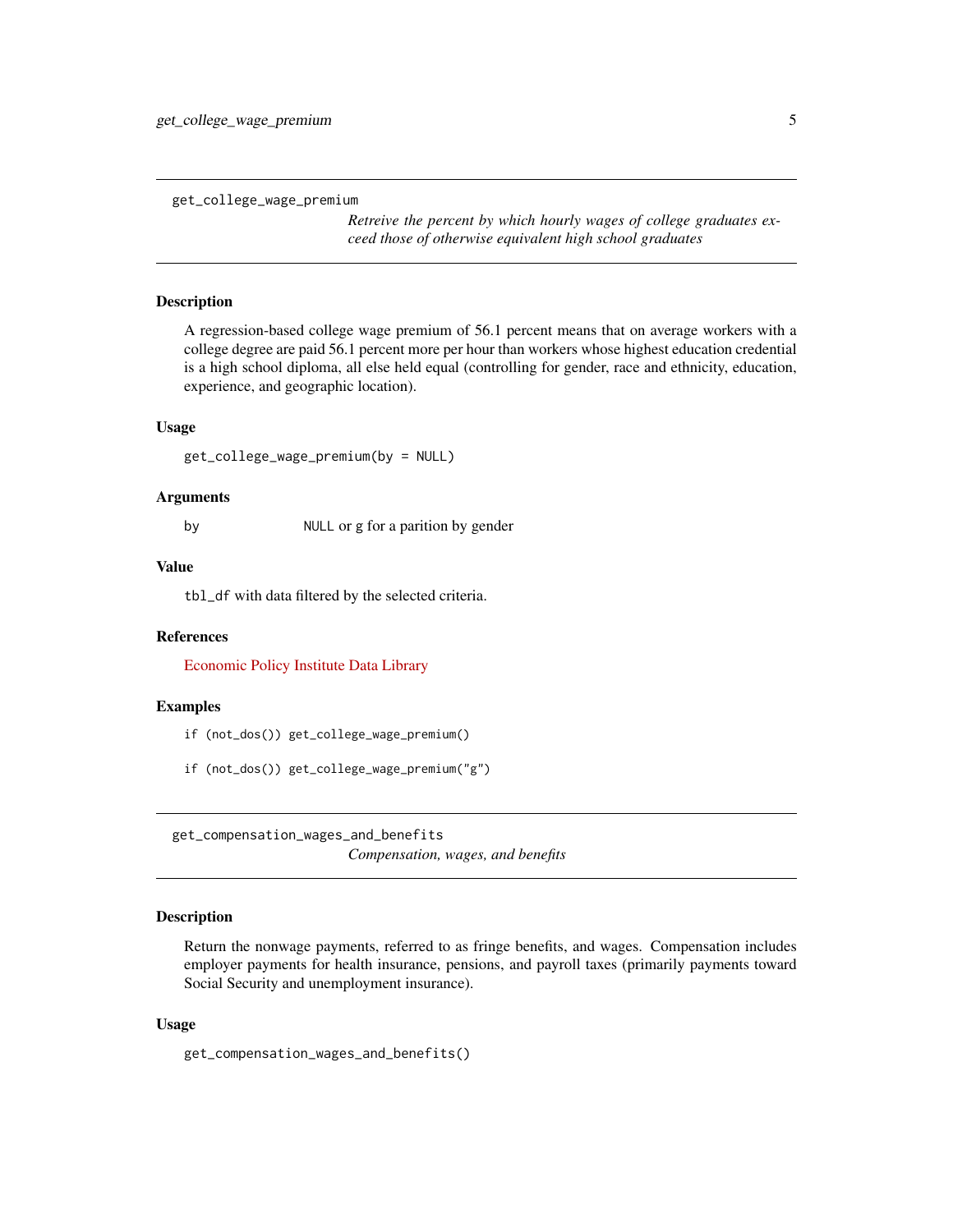<span id="page-5-0"></span>Wages are in 2016 dollars. Wage and salary workers (NIPA) | Private-sector workers (ECEC)

#### Value

tbl\_df with data filtered by the selected criteria.

data frame

# Note

Data source: NIPA | ECEC

# References

[Economic Policy Institute Data Library](https://www.epi.org/data/)

# Examples

if (not\_dos()) get\_compensation\_wages\_and\_benefits()

get\_employment\_to\_population\_ratio

*Retreive the share of the civilian noninstitutional population that is employed*

# Description

Retreive the share of the civilian noninstitutional population that is employed

# Usage

```
get_employment_to_population_ratio(by = NULL)
```
# Arguments

by  $NUL$  or character string with any combination of g (Gender), r (Race), a (Age), e (Education). i.e. if you want to retrieve unemployment data by gender, race and education, you would set this parameter to "gre".

# Value

tbl\_df with data filtered by the selected criteria. data frame

# References

[Economic Policy Institute Data Library](https://www.epi.org/data/)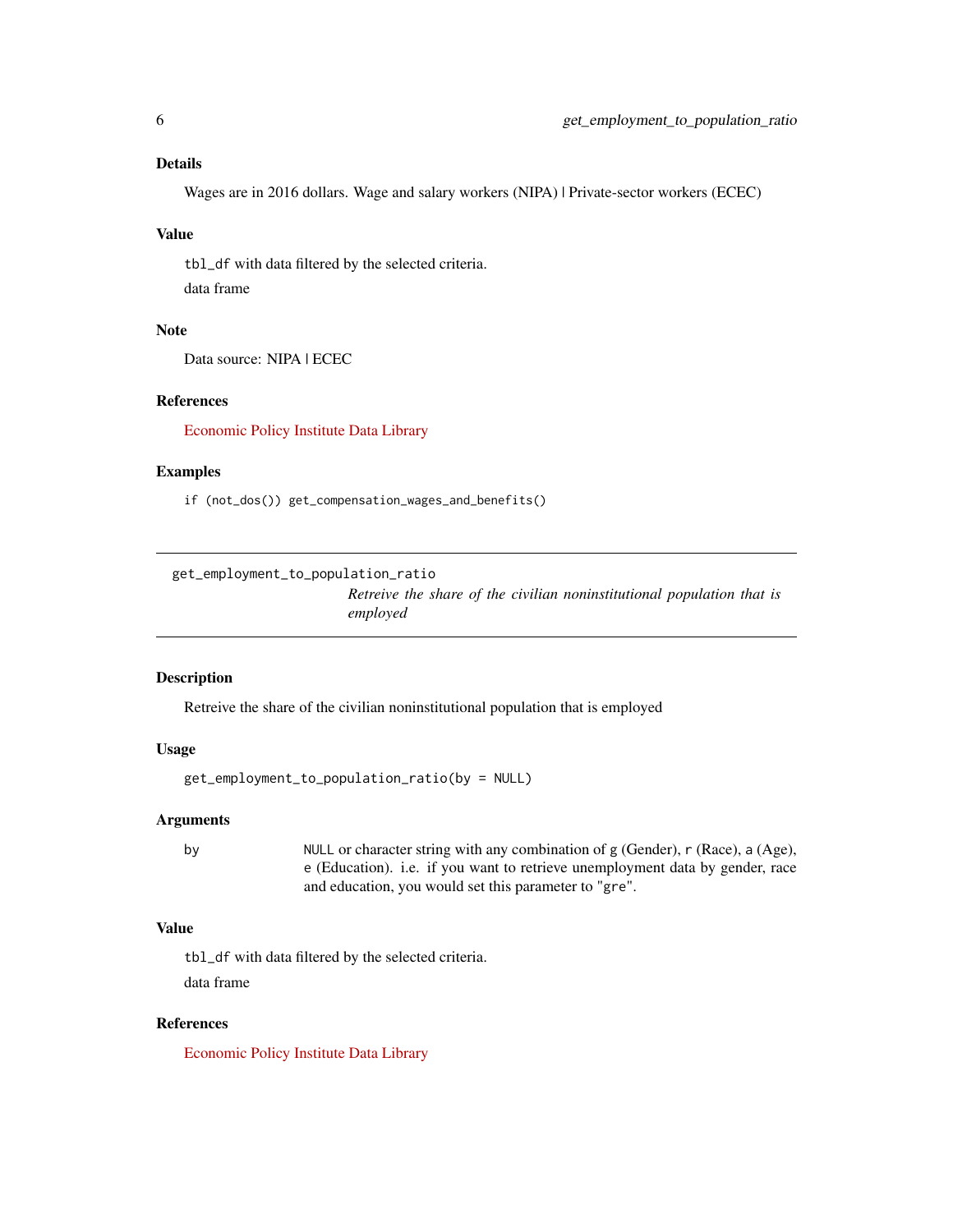#### <span id="page-6-0"></span>Examples

if (not\_dos()) get\_employment\_to\_population\_ratio()

if (not\_dos()) get\_employment\_to\_population\_ratio("r")

```
if (not_dos()) get_employment_to_population_ratio("grae")
```
get\_gender\_wage\_gap *Retreive the percent by which hourly wages of female workers are less than hourly wages of male workers*

# Description

The gender wage gap is the percent by which hourly wages of female workers are less than hourly wages of male workers. It is also often expressed as a wage ratio (women's share of men's wages) by subtracting the gap from 100 percent.

#### Usage

get\_gender\_wage\_gap(by = NULL)

#### Arguments

by NULL or r for a parition by race

#### Details

- A median gender wage gap of 17.3 percent means that a typical woman is paid 17.3 percent less per hour than a typical man.
- An average gender wage gap of 19.7 percent means that on average women are paid 19.7 percent less per hour than men.
- A regression-based gender wage gap of 21.7 percent means that on average women are paid 21.7 percent less per hour than men, all else held equal (controlling for gender, race and ethnicity, education, experience, and geographic location).

#### Value

tbl\_df with data filtered by the selected criteria.

#### References

[Economic Policy Institute Data Library](https://www.epi.org/data/)

```
if (not_dos()) get_gender_wage_gap()
```

```
if (not_dos())
get_gender_wage_gap("r")
```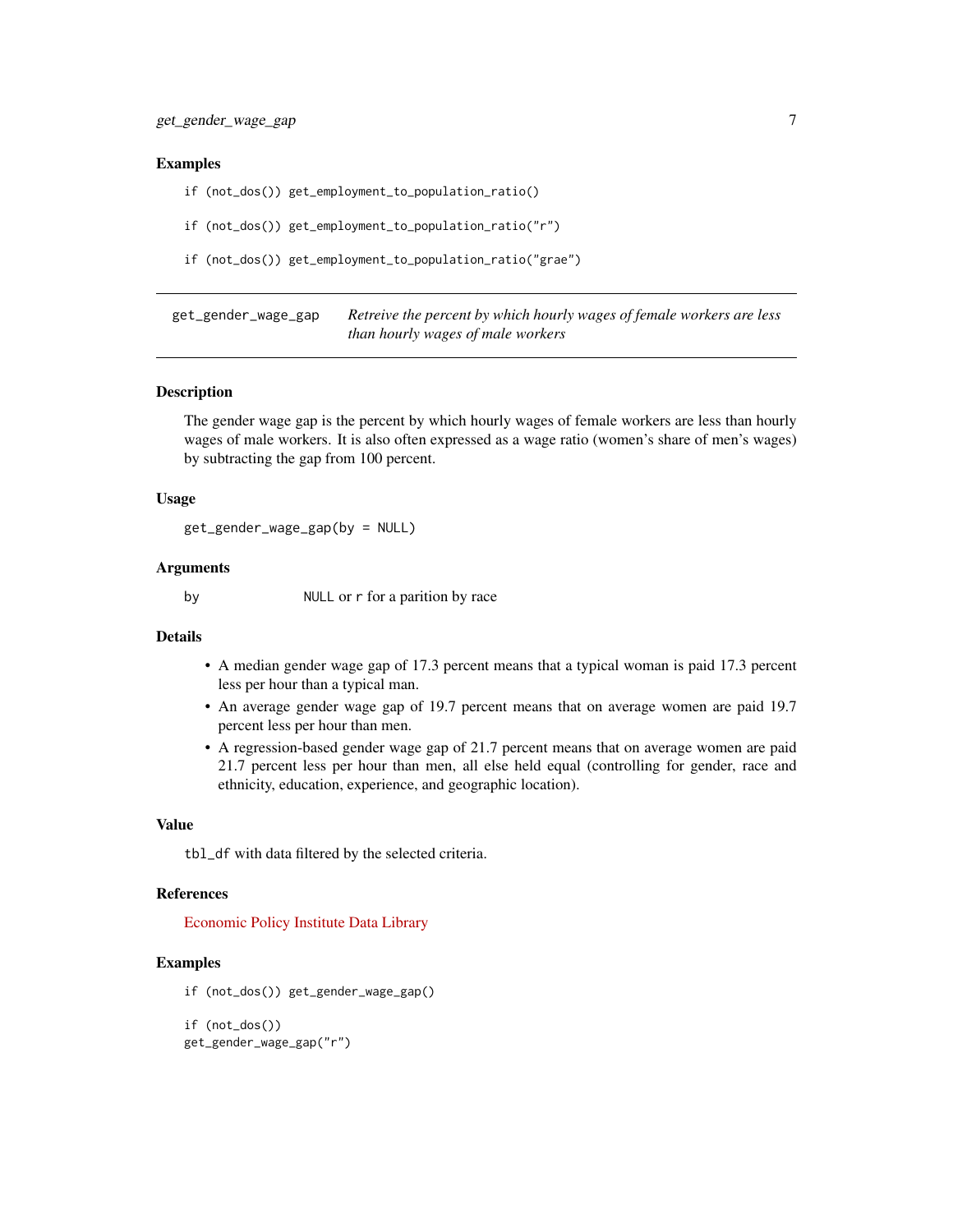<span id="page-7-0"></span>get\_health\_insurance\_coverage

*Retreive Health Insurance Coverage*

#### Description

Employer-sponsored health insurance (ESI) coverage shows the share of workers who received health insurance from their own job for which their employer paid for at least some of their health insurance coverage.

#### Usage

get\_health\_insurance\_coverage(by = NULL)

#### Arguments

by NULL or character string with any combination of g (Gender), r (Race), e (Education), d (Percentile), l (Entry-level) i.e. if you want to retrieve unemployment data by gender and race, you would set this parameter to "gr".

#### Details

Population sample: Private-sector workers age 18–64 & at least 20 hours/week and 26 weeks/year

# Value

tbl\_df with data filtered by the selected criteria.

data frame

#### Note

Data source: CPS ASEC

# References

[Economic Policy Institute Data Library](https://www.epi.org/data/)

- if (not\_dos()) get\_health\_insurance\_coverage()
- if (not\_dos()) get\_health\_insurance\_coverage("r")
- if (not\_dos()) get\_health\_insurance\_coverage("gr")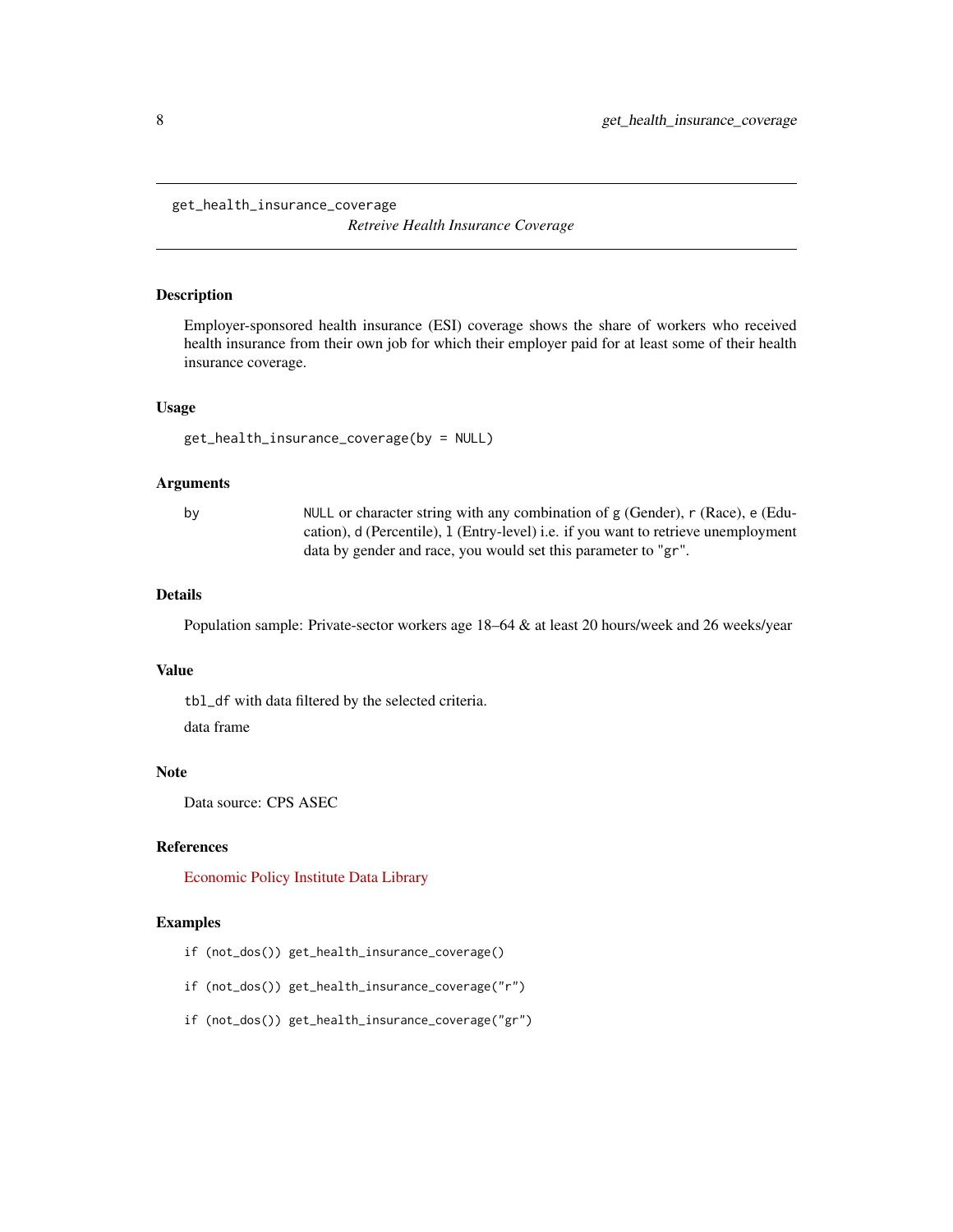```
get_hispanic_white_wage_gap
```
*Retreive the percent by which hourly wages of Hispanic workers are less than hourly wages of white workers*

# Description

The Hispanic-white wage gap is the percent by which hourly wages of Hispanic workers are less than hourly wages of white workers. It is also often expressed as a wage ratio (Hispanic workers' share of white workers' wages) by subtracting the gap from 100 percent.

#### Usage

```
get_hispanic_white_wage_gap(by = NULL)
```
#### Arguments

by NULL or g for a parition by gender

# **Details**

- A median Hispanic-white wage gap of 29.6 percent means that a typical Hispanic worker is paid 29.6 percent less per hour than a typical white worker.
- An average Hispanic-white wage gap of 30.1 percent means that on average Hispanic workers are paid 30.1 percent less per hour than white workers.
- A regression-based Hispanic-white wage gap of 11.1 percent means that on average Hispanic workers are paid 11.1 percent less per hour than white workers, all else held equal (controlling for gender, race and ethnicity, education, experience, and geographic location).

# Value

tbl\_df with data filtered by the selected criteria.

#### References

[Economic Policy Institute Data Library](https://www.epi.org/data/)

- if (not\_dos()) get\_hispanic\_white\_wage\_gap()
- if (not\_dos()) get\_hispanic\_white\_wage\_gap("g")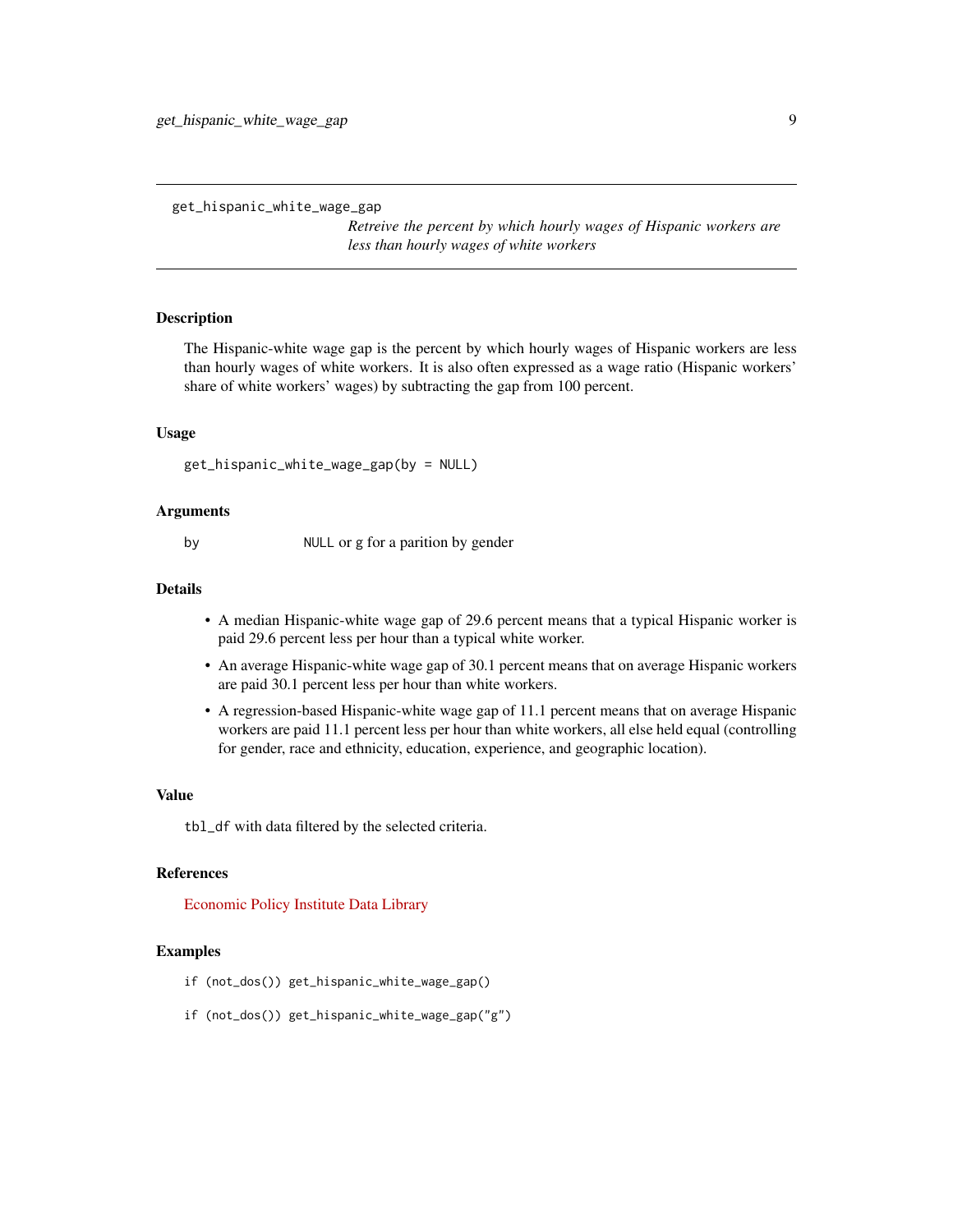<span id="page-9-0"></span>get\_labor\_force\_participation\_rate

*Retreive the share of the civilian noninstitutional population that is in the labor force*

#### Description

(i.e., working or looking for work)

# Usage

```
get_labor_force_participation_rate(by = NULL)
```
#### Arguments

by NULL or character string with any combination of g (Gender), r (Race), a (Age), e (Education). i.e. if you want to retrieve unemployment data by gender, race and education, you would set this parameter to "gre".

# Value

tbl\_df with data filtered by the selected criteria.

#### References

[Economic Policy Institute Data Library](https://www.epi.org/data/)

# Examples

get\_labor\_force\_participation\_rate()

get\_labor\_force\_participation\_rate("r")

get\_labor\_force\_participation\_rate("grae")

get\_long\_term\_unemployment

*Retreive the share of the labor force that has been unemployed for six months or longer*

# Description

Retreive the share of the labor force that has been unemployed for six months or longer

#### Usage

get\_long\_term\_unemployment(by = NULL)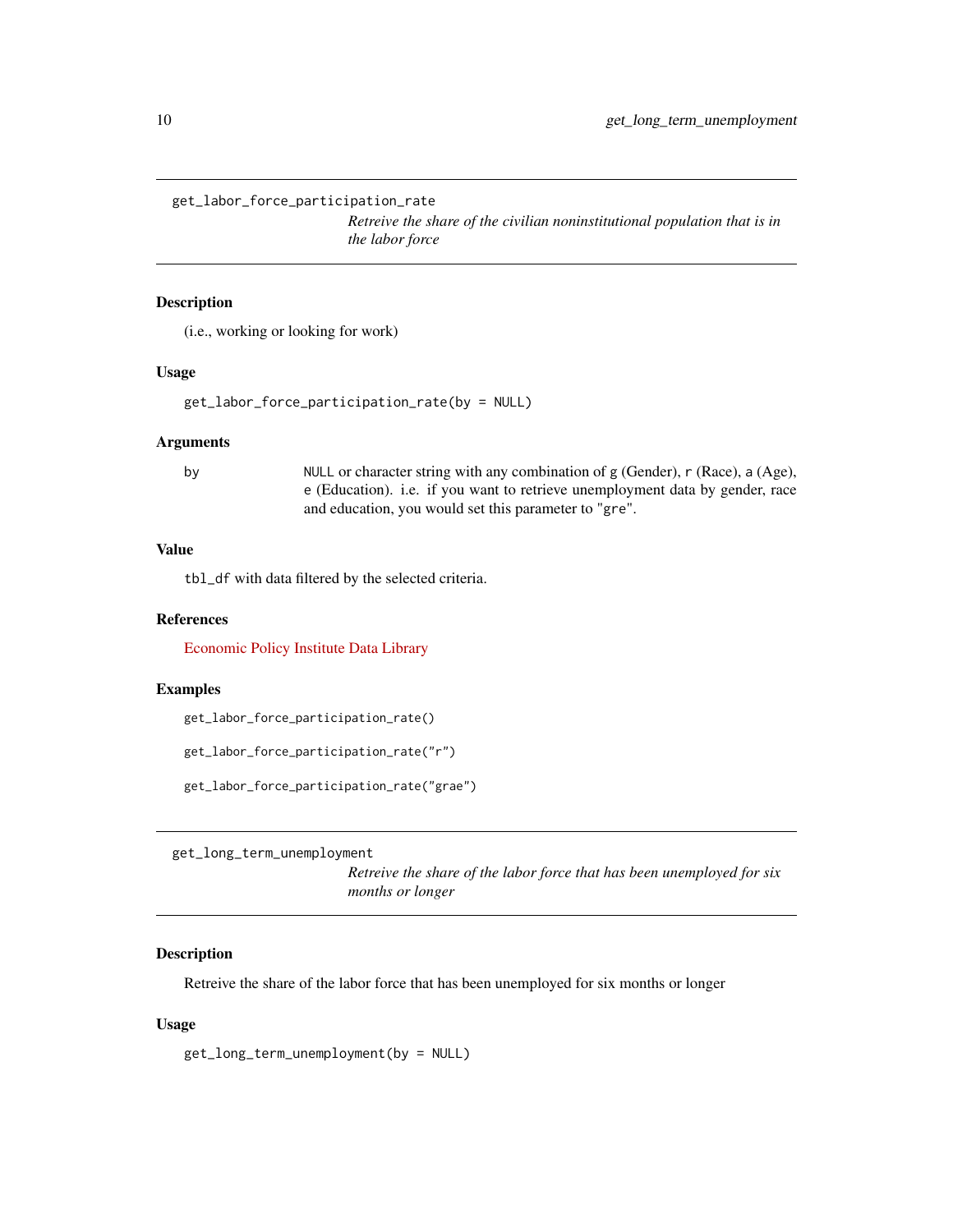#### <span id="page-10-0"></span>Arguments

by NULL or character string with any combination of g (Gender), r (Race), a (Age), e (Education). i.e. if you want to retrieve unemployment data by gender, race and education, you would set this parameter to "gre".

# Value

tbl\_df with data filtered by the selected criteria.

# References

[Economic Policy Institute Data Library](https://www.epi.org/data/)

#### Examples

get\_long\_term\_unemployment()

get\_long\_term\_unemployment("r")

get\_long\_term\_unemployment("grae")

get\_median\_and\_mean\_wages

*Retreive the hourly wage in the middle of the wage distribution*

# Description

The median wage is the hourly wage in the middle of the wage distribution; 50 percent of wage earners earn less and 50 percent earn more. The average wage is the arithmetic mean of hourly wages; or, the sum of all workers' hourly wages divided by the number of workers.

#### Usage

```
get_median_and_mean_wages(by = NULL)
```
#### Arguments

by NULL or character string with any combination of g (Gender), r (Race), e (Education), d (Percentile), l (Entry-level) i.e. if you want to wage data by gender and race, you would set this parameter to "gr".

# Value

tbl\_df with data filtered by the selected criteria.

#### References

[Economic Policy Institute Data Library](https://www.epi.org/data/)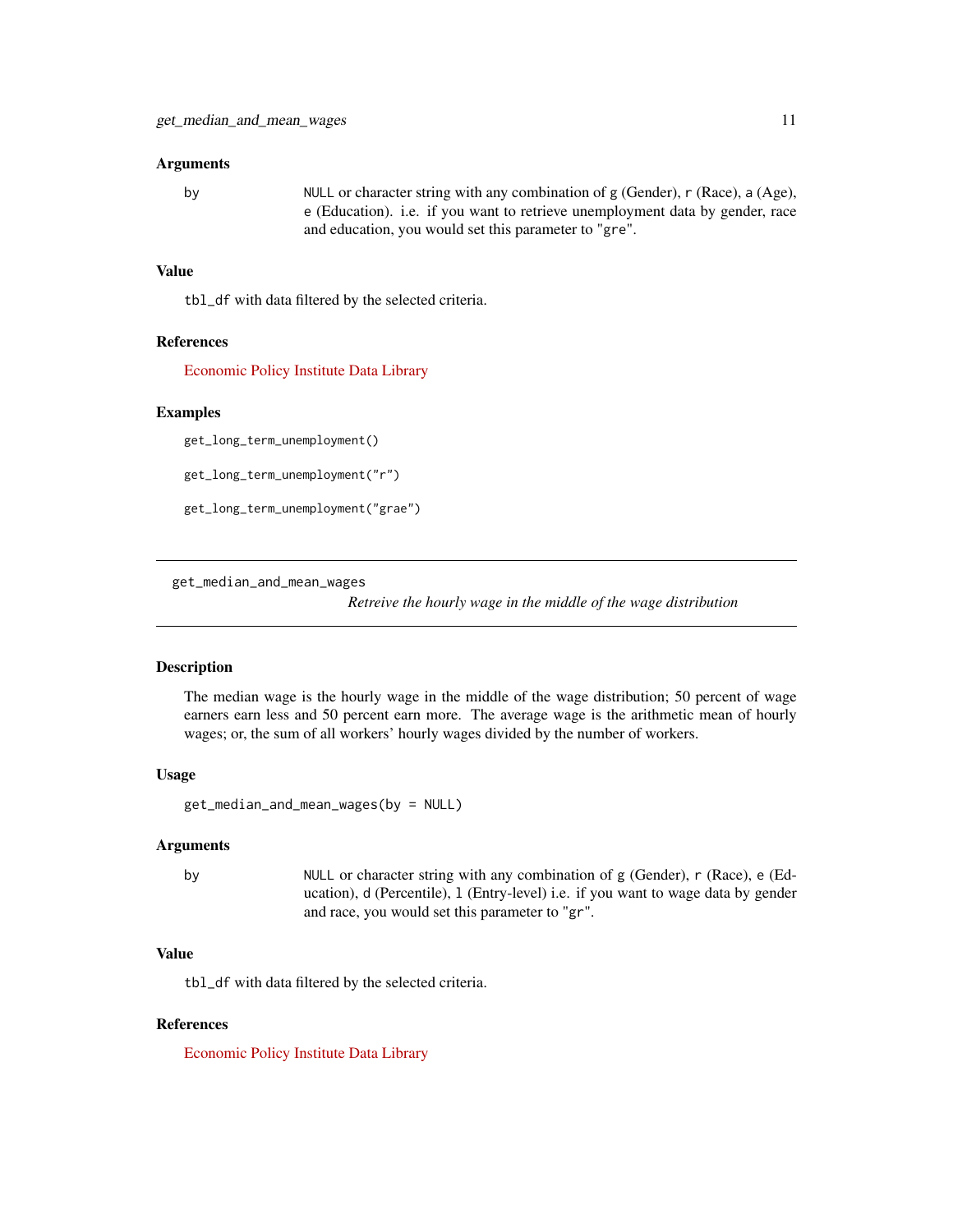# Examples

```
get_median_and_mean_wages()
```

```
get_median_and_mean_wages("r")
```

```
get_median_and_mean_wages("gr")
```
get\_minimum\_wage *Minimum wage*

# Description

Return tthe hourly minimum wage set by federal law. The real minimum wage is the federal hourly minimum wage adjusted for inflation.

# Usage

get\_minimum\_wage()

# Details

Wages are in 2016 dollars, excluding the nominal federal minimum wage. Share of average wages based on the average wages of production and nonsupervisory workers. For state minimum wages, see EPI's minimum wage tracker.

Population sample: Production and nonsupervisory workers (average wages)

# Value

tbl\_df with data filtered by the selected criteria.

data frame

# Note

Data source: U.S. Department of Labor Wage and Hour Division | CES

# References

[Economic Policy Institute Data Library](https://www.epi.org/data/)

# Examples

if (not\_dos()) get\_minimum\_wage()

<span id="page-11-0"></span>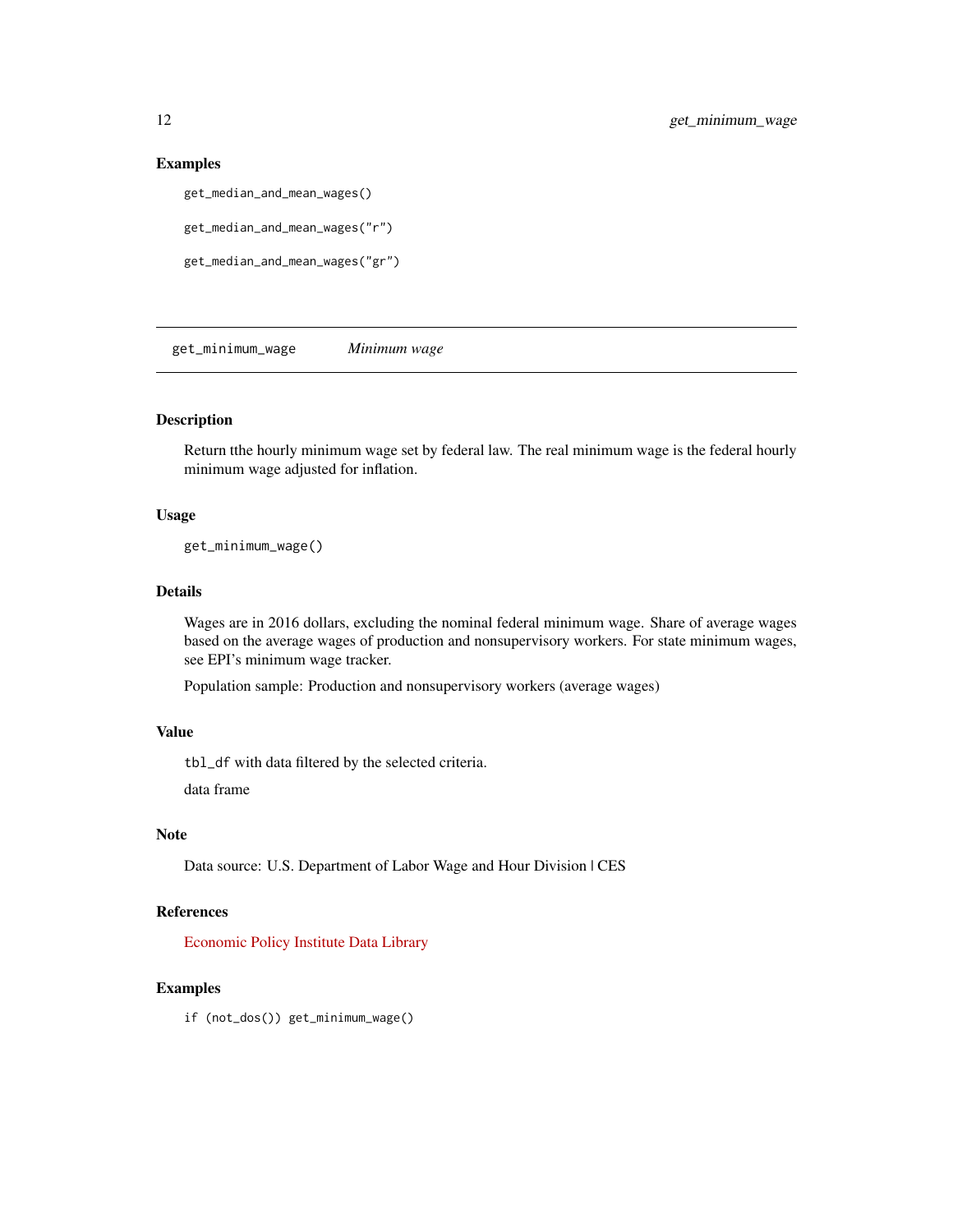<span id="page-12-0"></span>get\_non\_high\_school\_wage\_penalty

*Retreive the percent by which hourly wages of workers without a high school diploma (or equivalent) are less than wages of otherwise equivalent workers who have graduated from high school*

# Description

A regression-based non-high school wage penalty of 21.8 percent means that on average workers without a high school diploma are paid 21.8 percent less per hour than workers with a high school diploma, all else held equal (controlling for gender, race and ethnicity, education, experience, and geographic location).

# Usage

```
get_non_high_school_wage_penalty(by = NULL)
```
# Arguments

by NULL or g for a parition by gender

#### Value

tbl\_df with data filtered by the selected criteria.

# References

[Economic Policy Institute Data Library](https://www.epi.org/data/)

# Examples

## Not run: if (not\_dos()) get\_non\_high\_school\_wage\_penalty()

- if (not\_dos()) get\_non\_high\_school\_wage\_penalty("g")
- ## End(Not run)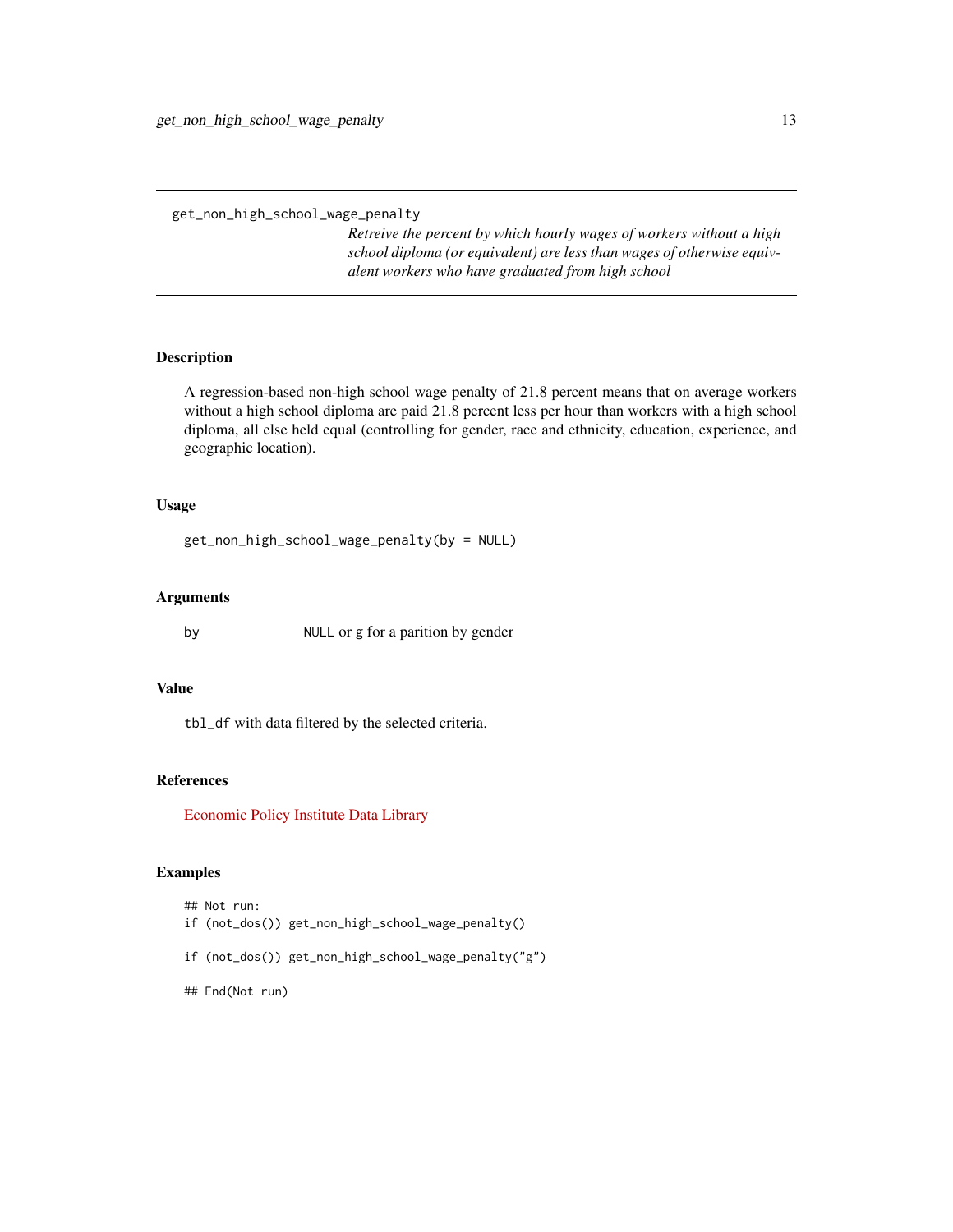# <span id="page-13-0"></span>Description

Employer-provided pension coverage shows the share of workers included in an employer-provided plan for which the employer paid for at least some of their pension coverage.

# Usage

get\_pension\_coverage(by = NULL)

# Arguments

by NULL or character string with any combination of g (Gender), r (Race), e (Education), d (Percentile), l (Entry-level) i.e. if you want to retrieve pension data by gender and race, you would set this parameter to "gr".

# Details

Population sample: Private-sector workers age 18–64 & at least 20 hours/week and 26 weeks/year

# Value

tbl\_df with data filtered by the selected criteria.

data frame

# Note

Data source: CPS ASEC

# References

[Economic Policy Institute Data Library](https://www.epi.org/data/)

- if (not\_dos()) get\_health\_insurance\_coverage()
- if (not\_dos()) get\_health\_insurance\_coverage("r")
- if (not\_dos()) get\_health\_insurance\_coverage("gr")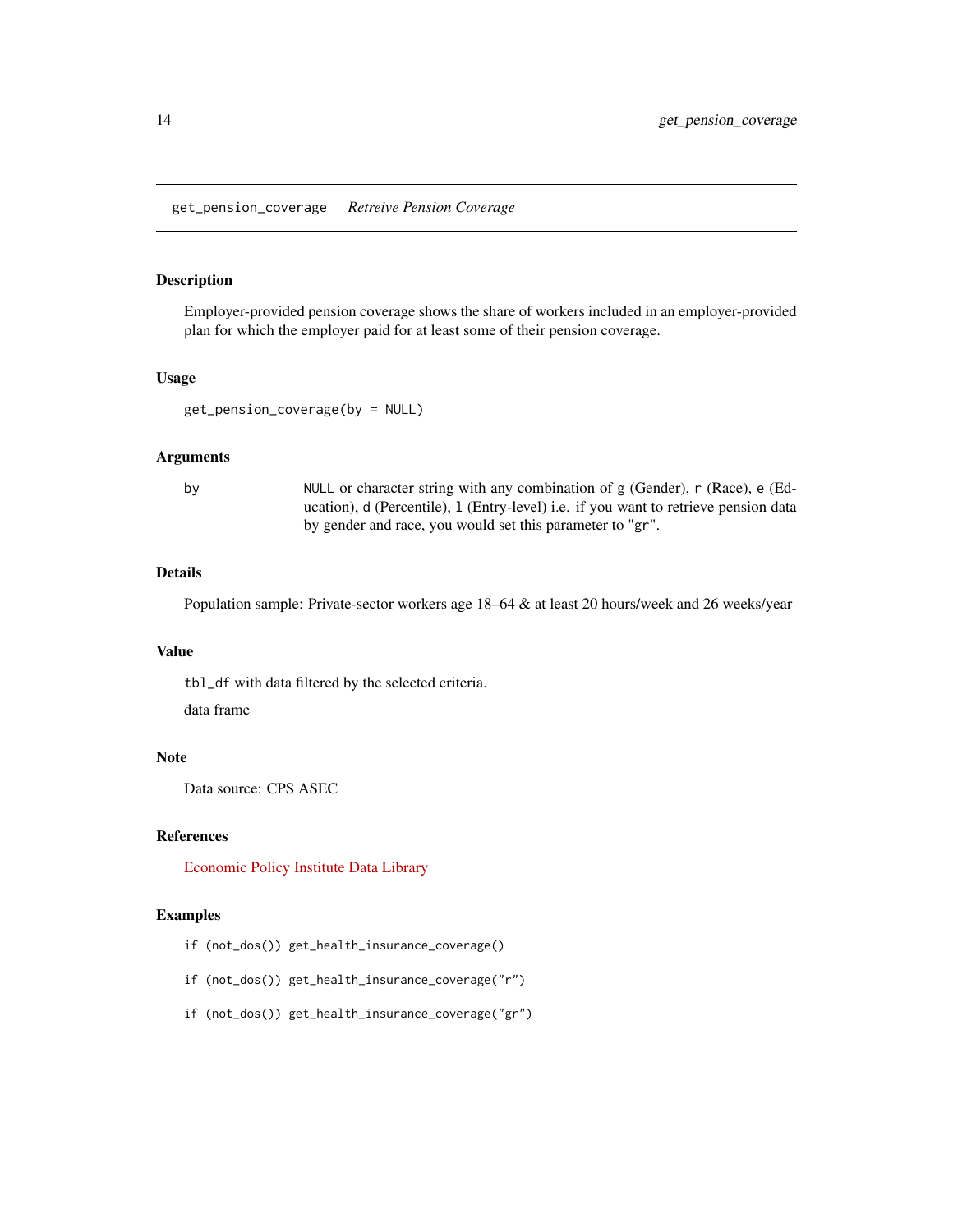<span id="page-14-0"></span>get\_poverty\_level\_wages

*Poverty-level wages*

# Description

Return the share of workers earning equal to or less than the poverty-level wage, or the hourly wage that a full-time, year-round worker must earn to sustain a family of four with two children at the official poverty threshold.

#### Usage

get\_poverty\_level\_wages(by = NULL)

# Arguments

by NULL or character string with any combination of g (Gender) or r (Race), i.e. if you want to retrieve unemployment data by gender and race, you would set this parameter to "gr".

# Details

Population sample: Wage and salary workers age 18–64. Data source: CPS ORG | Census Bureau (poverty threshold)

# Value

tbl\_df with data filtered by the selected criteria.

data frame

# References

[Economic Policy Institute Data Library](https://www.epi.org/data/)

- if (not\_dos()) get\_poverty\_level\_wages()
- if (not\_dos()) get\_poverty\_level\_wages("r")
- if (not\_dos()) get\_poverty\_level\_wages("gr")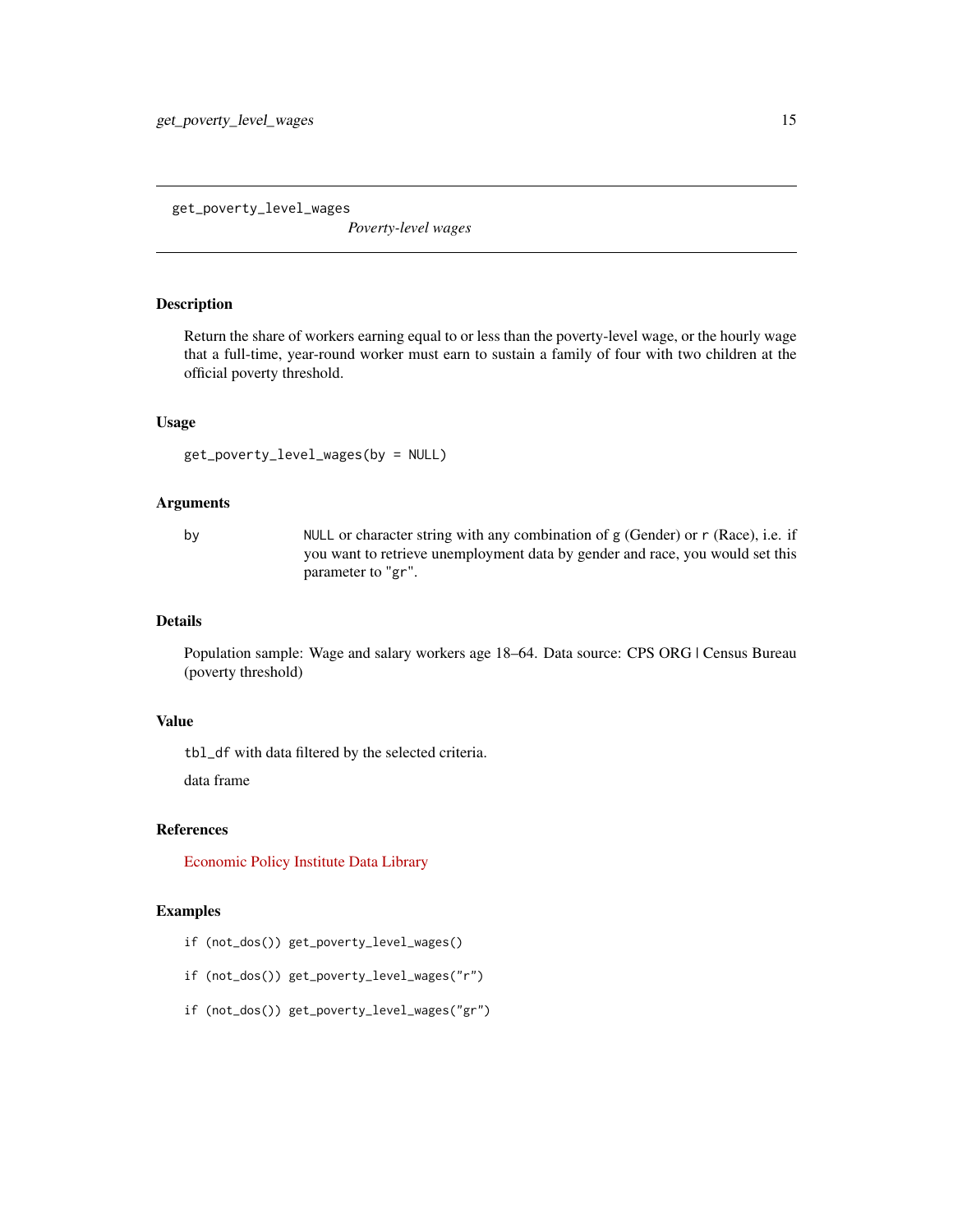<span id="page-15-0"></span>get\_productivity\_and\_hourly\_compensation *Retreive Productivity and hourly compensation*

# Description

Productivity is how much workers produce per hour, or the growth of output of goods and services minus depreciation per hour worked. Compensation is made up of both nonwage payments and wages.

#### Usage

```
get_productivity_and_hourly_compensation(by = NULL)
```
#### Arguments

by NULL or character string of g (Gender)

# Details

Wages are in 2015 dollars. Median compensation is calculated using hourly wage medians from the CPS ORG and compensation from NIPA.

Population sample: All workers & Production and nonsupervisory workers

# Value

tbl\_df with data filtered by the selected criteria.

data frame

# Note

Data source: NIPA (compensation) | BLS Productivity Data

#### References

[Economic Policy Institute Data Library](https://www.epi.org/data/)

- if (not\_dos()) get\_productivity\_and\_hourly\_compensation()
- if (not\_dos()) get\_productivity\_and\_hourly\_compensation("g")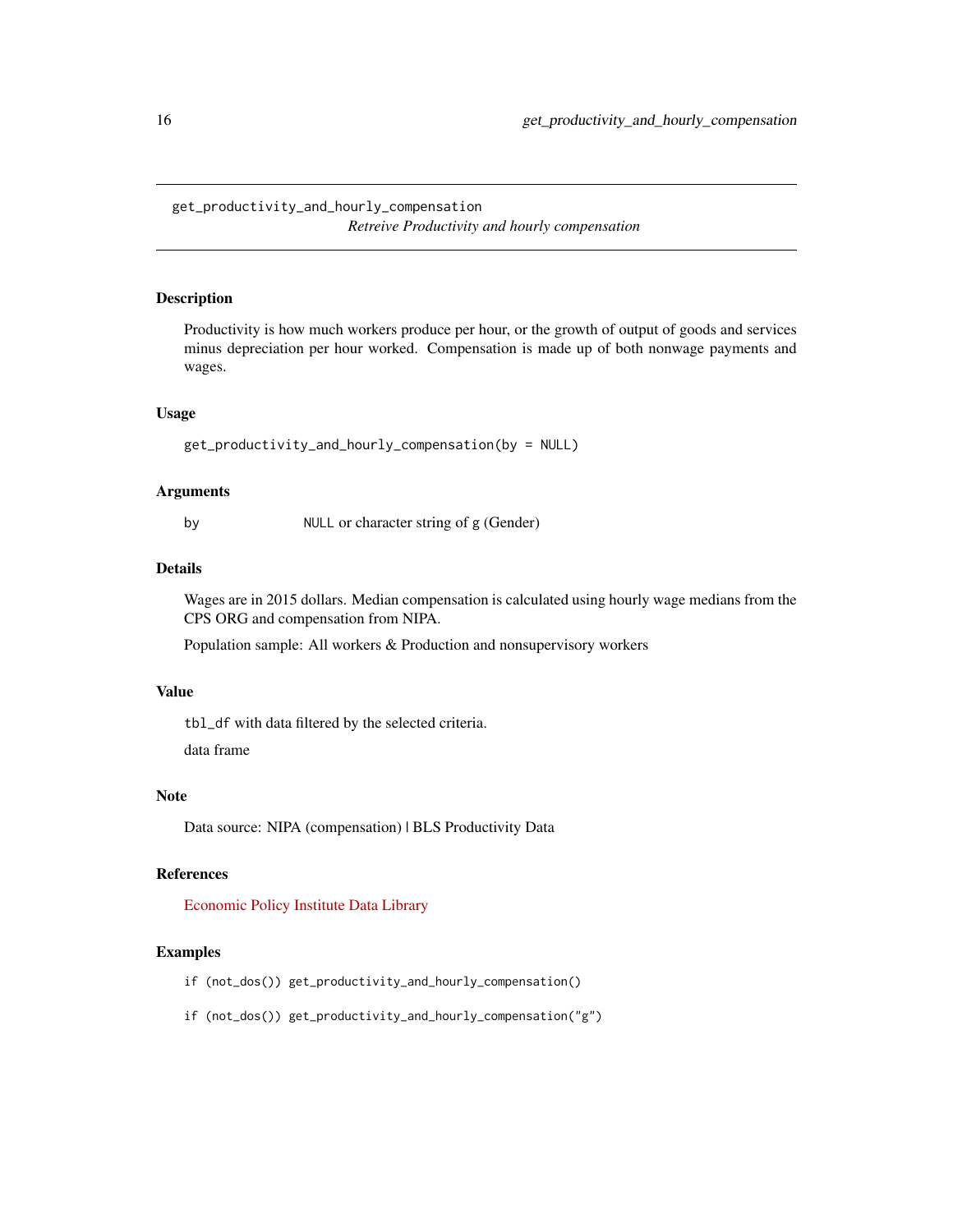<span id="page-16-0"></span>get\_underemployment *Retreive the share of the labor force that is "underemployed"*

#### Description

Underemployment is the share of the labor force that either 1) is unemployed, 2) is working part time but wants and is available to work full time (an "involuntary" part timer), or 3) wants and is available to work and has looked for work in the last year but has given up actively seeking work in the last four weeks ("marginally attached" worker).

#### Usage

get\_underemployment(by = NULL)

#### Arguments

by NULL or character string with any combination of g (Gender), r (Race), a (Age), e (Education). i.e. if you want to retrieve unemployment data by gender, race and education, you would set this parameter to "gre".

# Value

tbl\_df with data filtered by the selected criteria.

#### References

[Economic Policy Institute Data Library](https://www.epi.org/data/)

### Examples

get\_underemployment()

get\_underemployment("r")

get\_underemployment("grae")

get\_unemployment *Retreive the share of the labor force without a job*

#### Description

Retreive the share of the labor force without a job

#### Usage

get\_unemployment(by = NULL)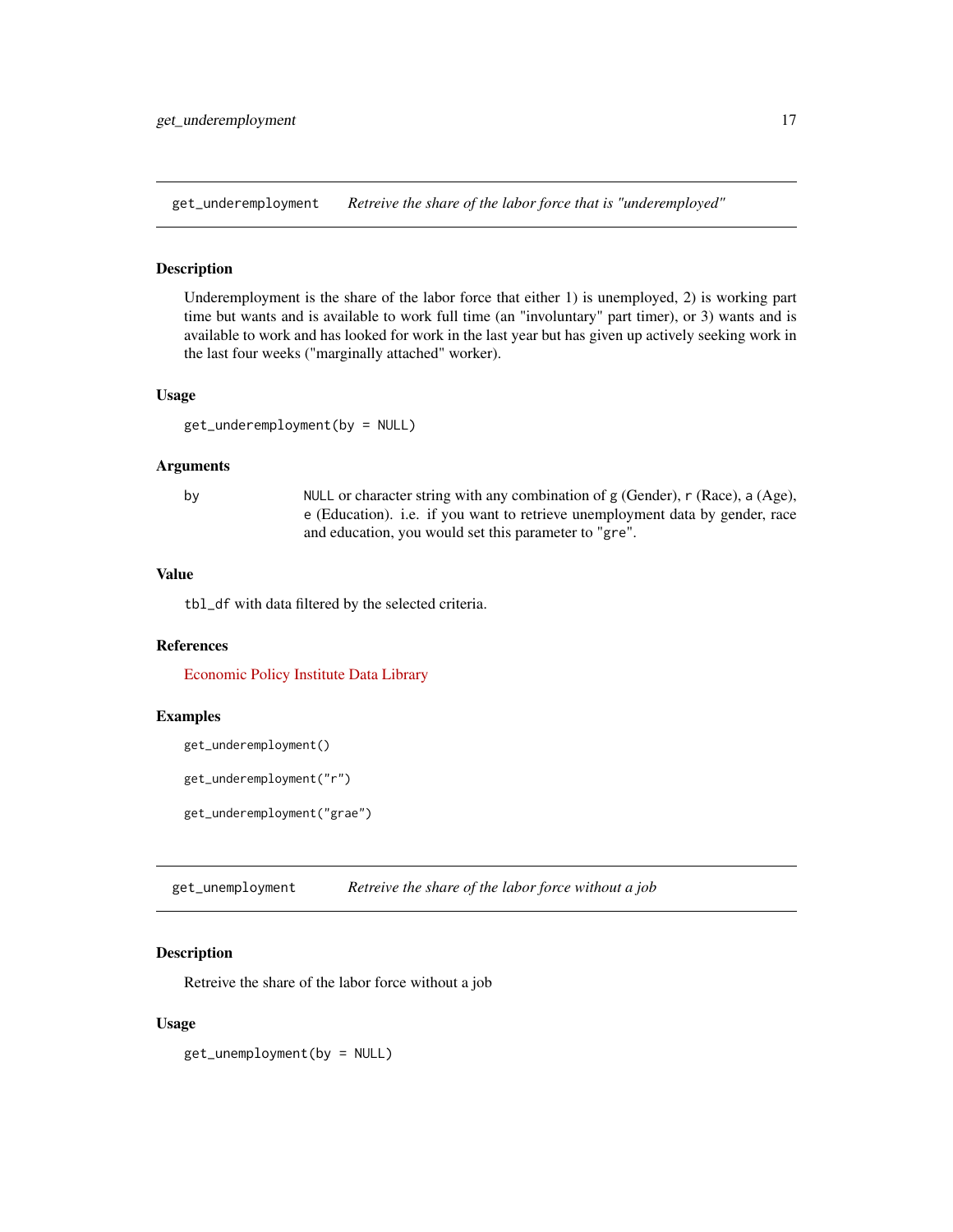#### <span id="page-17-0"></span>Arguments

```
by NULL or character string with any combination of g (Gender), r (Race), a (Age),
                 e (Education). i.e. if you want to retrieve unemployment data by gender, race
                 and education, you would set this parameter to "gre".
```
# Value

tbl\_df with data filtered by the selected criteria.

# Note

See get\_unemployment\_by\_state() for information on retrieving unemployment by state+race.

#### References

[Economic Policy Institute Data Library](https://www.epi.org/data/)

# Examples

get\_unemployment()

get\_unemployment("r")

get\_unemployment("grae")

get\_unemployment\_by\_state

*Retreive the share of the labor force without a job (by state)*

# Description

Retreive the share of the labor force without a job (by state)

# Usage

```
get_unemployment_by_state(by = NULL)
```
#### Arguments

by NULL or r for a partition by race.

# Value

tbl\_df with data filtered by the selected criteria.

#### Note

See get\_unemployment() for other unemployment extracts..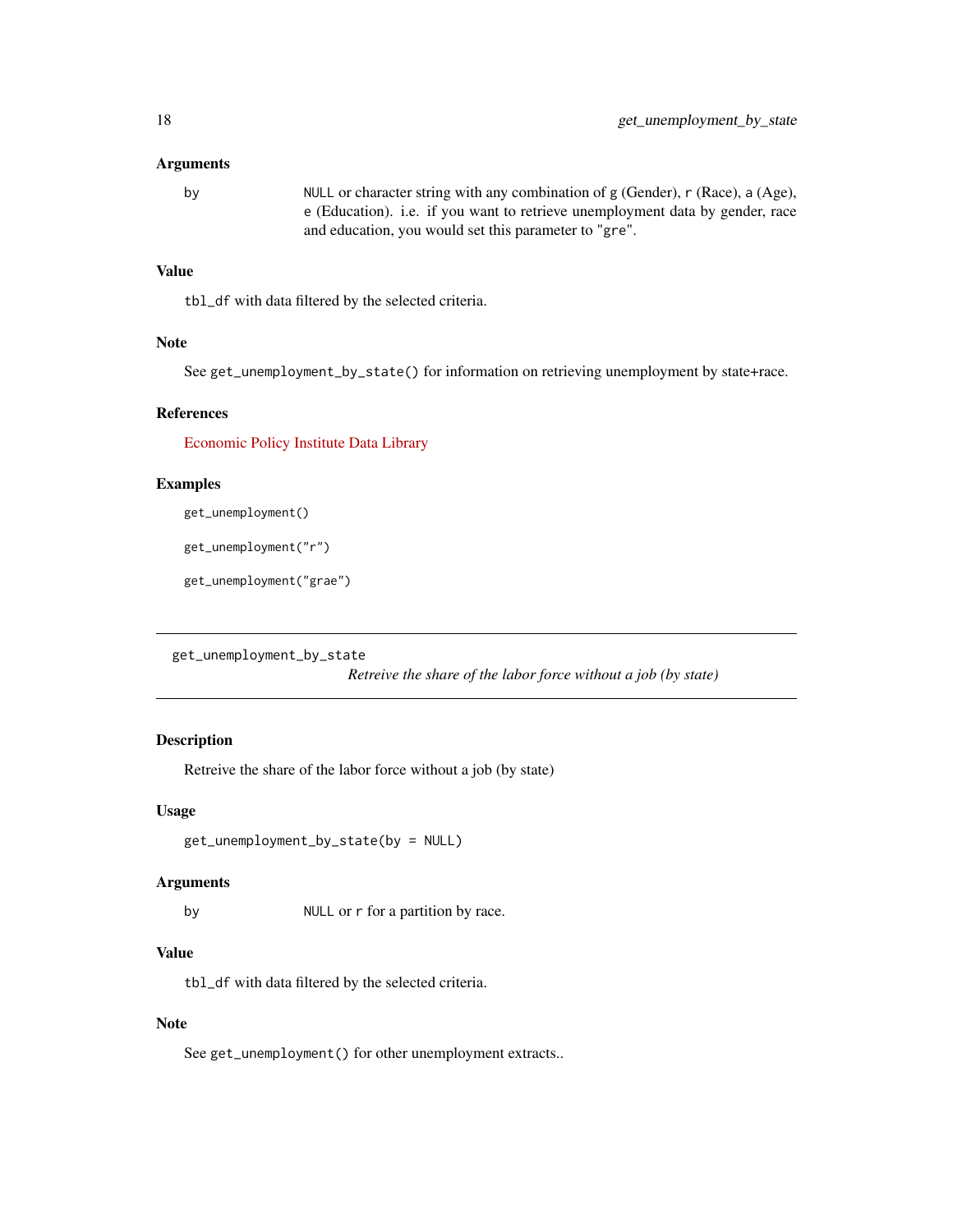<span id="page-18-0"></span>get\_union\_coverage 19

# References

[Economic Policy Institute Data Library](https://www.epi.org/data/)

# Examples

get\_unemployment\_by\_state()

get\_unemployment\_by\_state("r")

get\_union\_coverage *Retreive Union Coverage*

# Description

The union coverage rate shows the percentage of the workforce covered by a collective bargaining agreement.

# Usage

```
get_union_coverage()
```
# Value

tbl\_df

data frame

# Note

Data source: CPS ORG | Hirsch and Macpherson (2003)

# References

[Economic Policy Institute Data Library](https://www.epi.org/data/)

# Examples

if (interactive()) get\_union\_coverage()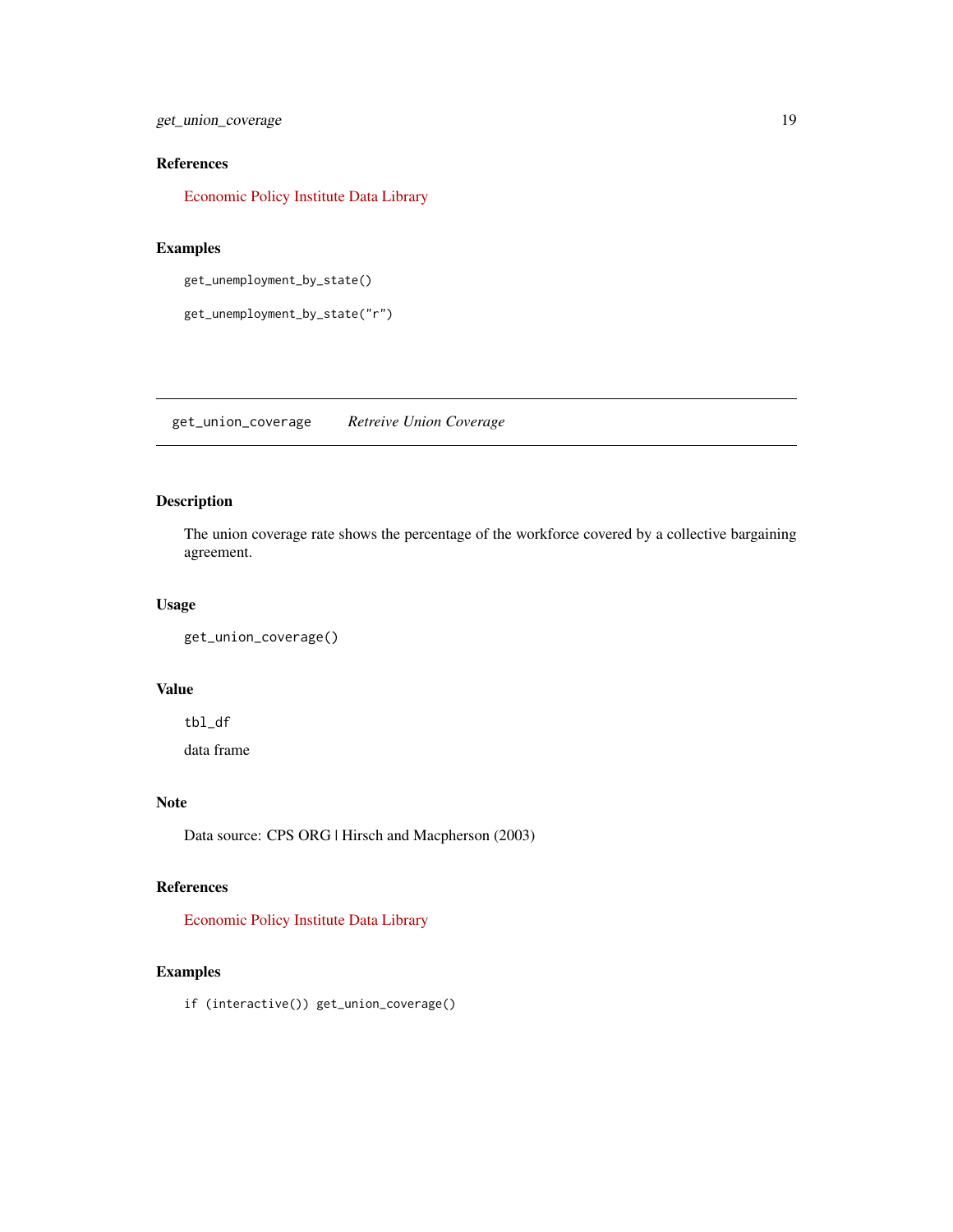<span id="page-19-0"></span>get\_wages\_by\_education

*Retreive the average hourly wages of workers disaggregated by the highest level of education attained*

# Description

Wages by education are the average hourly wages of workers disaggregated by the highest level of education attained. Employment shares provide the distribution of educational attainment for workers of each gender, racial, and ethnic group as a share of total employed for each group.

#### Usage

```
get_wages_by_education(by = NULL)
```
#### Arguments

by NULL or character string with any combination of g (Gender) or r (Race), i.e. if you want to retrieve unemployment data by gender and race, you would set this parameter to "gr".

# Value

tbl\_df with data filtered by the selected criteria.

#### References

[Economic Policy Institute Data Library](https://www.epi.org/data/)

#### Examples

```
get_wages_by_education()
```

```
get_wages_by_education("r")
```

```
get_wages_by_education("gr")
```
get\_wages\_by\_percentile

*Retreive wages at ten distinct points in the wage distribution*

# Description

Wage percentiles are wages at ten distinct points in the wage distribution: deciles and the 95th percentile. The 95–50 and 50–10 wage ratios show how much greater wages are at the top than the middle, and at the middle than the bottom, respectively.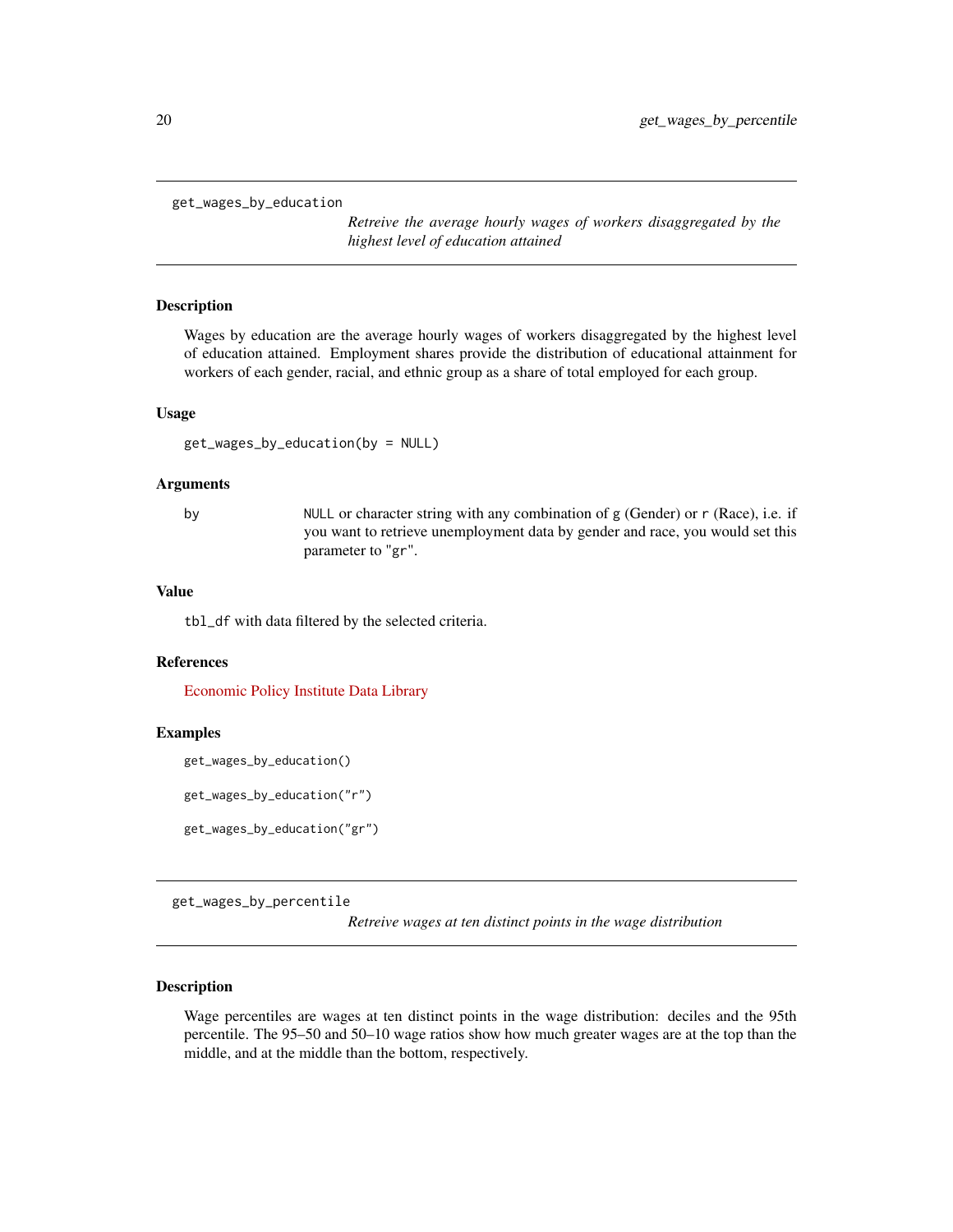#### <span id="page-20-0"></span>Usage

get\_wages\_by\_percentile(by = NULL)

#### Arguments

by NULL or character string with any combination of g (Gender) or r (Race), i.e. if you want to retrieve unemployment data by gender and race, you would set this parameter to "gr".

# Value

tbl\_df with data filtered by the selected criteria.

data frame

# References

[Economic Policy Institute Data Library](https://www.epi.org/data/)

# Examples

get\_wages\_by\_percentile()

```
get_wages_by_percentile("r")
```

```
get_wages_by_percentile("gr")
```
get\_wage\_decomposition

*Retreive Wage Decomposition*

# Description

Wage inequality data shows the overall wage inequality and the within-group and between-group wage inequality over time. These measures allow an examination of how much of the change in overall wage inequality in particular periods was due to changes in within-group and between-group wage inequality.

#### Usage

get\_wage\_decomposition(by = NULL)

# Arguments

by NULL or character string of g (Gender)

# Details

Population sample: Wage and salary workers age 18–64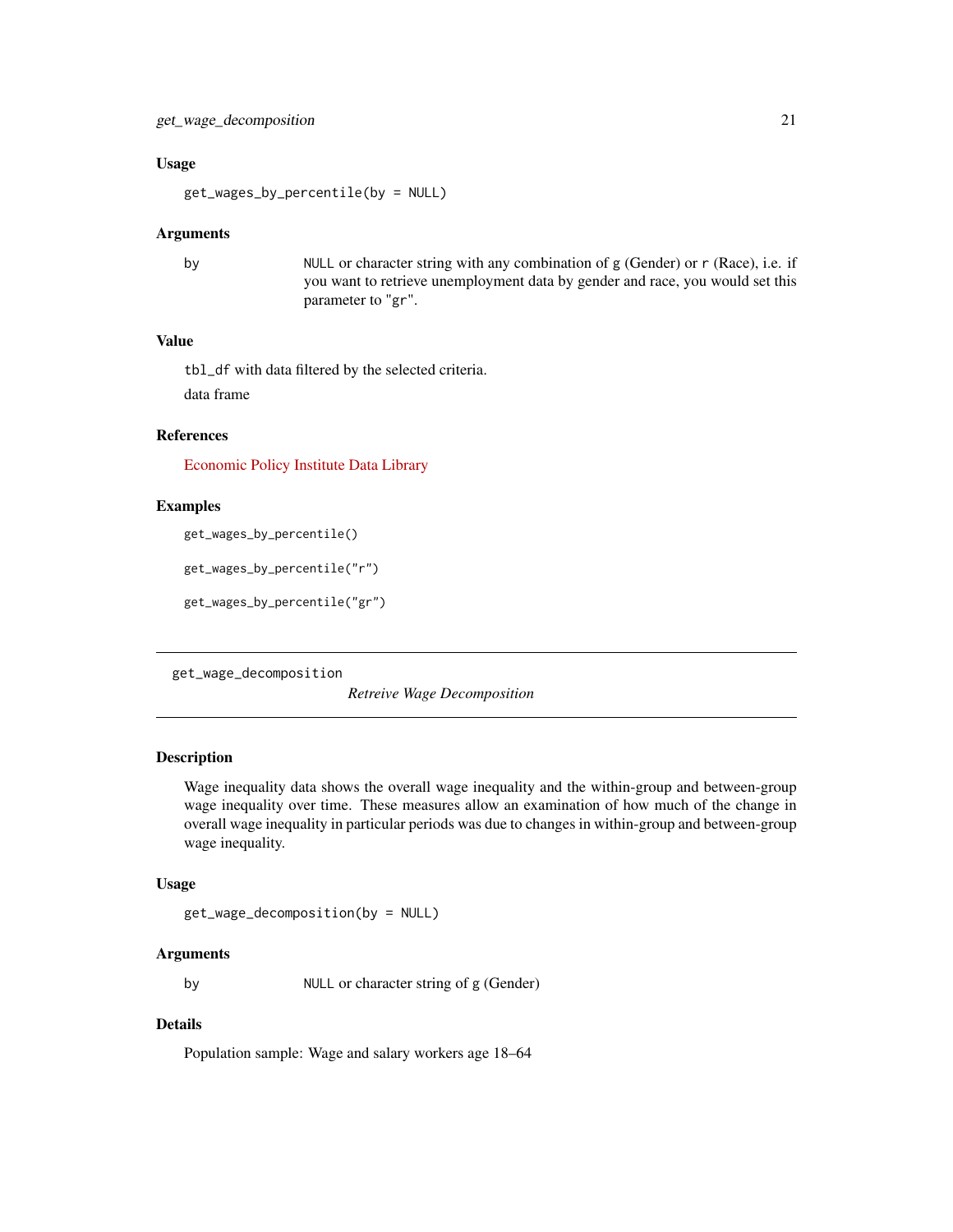# Value

tbl\_df with data filtered by the selected criteria. data frame

# Note

Data source: CPS ORG

# References

[Economic Policy Institute Data Library](https://www.epi.org/data/)

# Examples

get\_wages\_by\_percentile()

get\_wages\_by\_percentile("g")

not\_dos *Not DoS'ing EPI/Cloudflare*

# Description

The EPI site/API is protected by Cloudflare. CF thinks CRAN is DoS'ing it when it runs examples and tests. This function is being used to prevent tests and examples from failing on CRAN.

# Usage

not\_dos()

# Value

logical

<span id="page-21-0"></span>